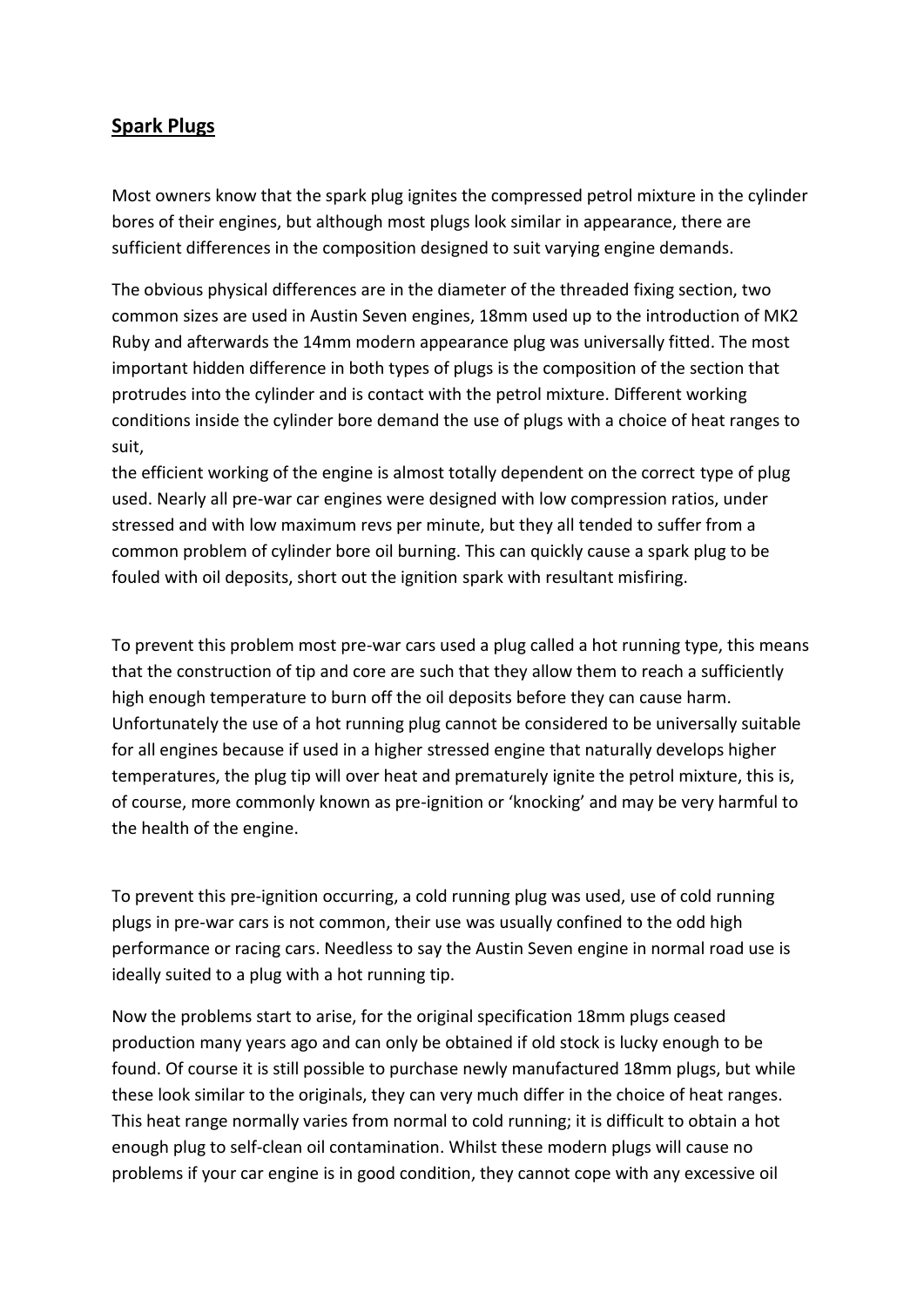burning without fouling the electrode and subsequently misfiring.

We all seem to own Austin Sevens that sometime in their life suffer from cylinder bore oil burning, but provided plug misfiring can be avoided the Austin engine will perform and run quite happily for many years whilst suffering from excessive oil consumption.

Now there is an alternative to spending your life scouring auto jumbles for original 18mm plugs, and that is to purchase a set of 18mm to 14mm adaptors, these will screw into the cylinder head and allow the use of the modern 14mm plugs. These threaded adaptors are usually available from the normal Austin Seven spares special lists, or failing this, try a vintage motor cyclist specialist. The immediate advantage of being able to use modern 14mm plugs, is of course, the choice of a complete heat range to suit all types of engine working

conditions. I have found from experience that providing your engine is in reasonable condition, then a long reach plug normally used in Morris 1000's and early mini's (N9Y and N9YC) will run with no problems. If oil consumption is excessive ask your spares dealer for a hotter running plug, for information in the Champion plug range, the higher the number the hotter the plug, but please ask your supplier to check on his specification chart.

There are several things to be aware of when intending to use modern plugs. Firstly is the common use of a resistance type plug in today's car engines, these are used for the purpose of radio suppression and also tend to intensify the spark generated at the plug tip. The use of this particular type is not recommended on pre-war engines because they demand a substantially higher current from the high tension circuit. This higher current will always seek the path of least resistance, usually tracking through the Bakelite insulation in the distributor cap and base, this tracking once it is allowed to develop will inflict permanent damage which is not repairable. So always make sure you ask for a non-resistant plug, they are usually marked through their serial numbers being preceded with a letter 'R'. Needless to say the resistance type plug is absolutely forbidden in engines that have magneto ignition, unless you want to become on first name terms with your magneto rebuilders.

Secondly, the other thing to be noticed when selecting modern plugs is to be aware that some modern cars use 18mm plugs. (Mostly 0n 70s to 80s Ford cars). Whilst this looks the easy answer they are in fact not suitable for Austin engines because these plugs have a tapered base and are designed to fit into a corresponding tapered seat in the cylinder head. They will not provide a gas tight seal when

used into the Austin cylinder head. Further to writing this article, I have now found that by the use of double copper washers, an acceptable gas tight seal can be obtained between